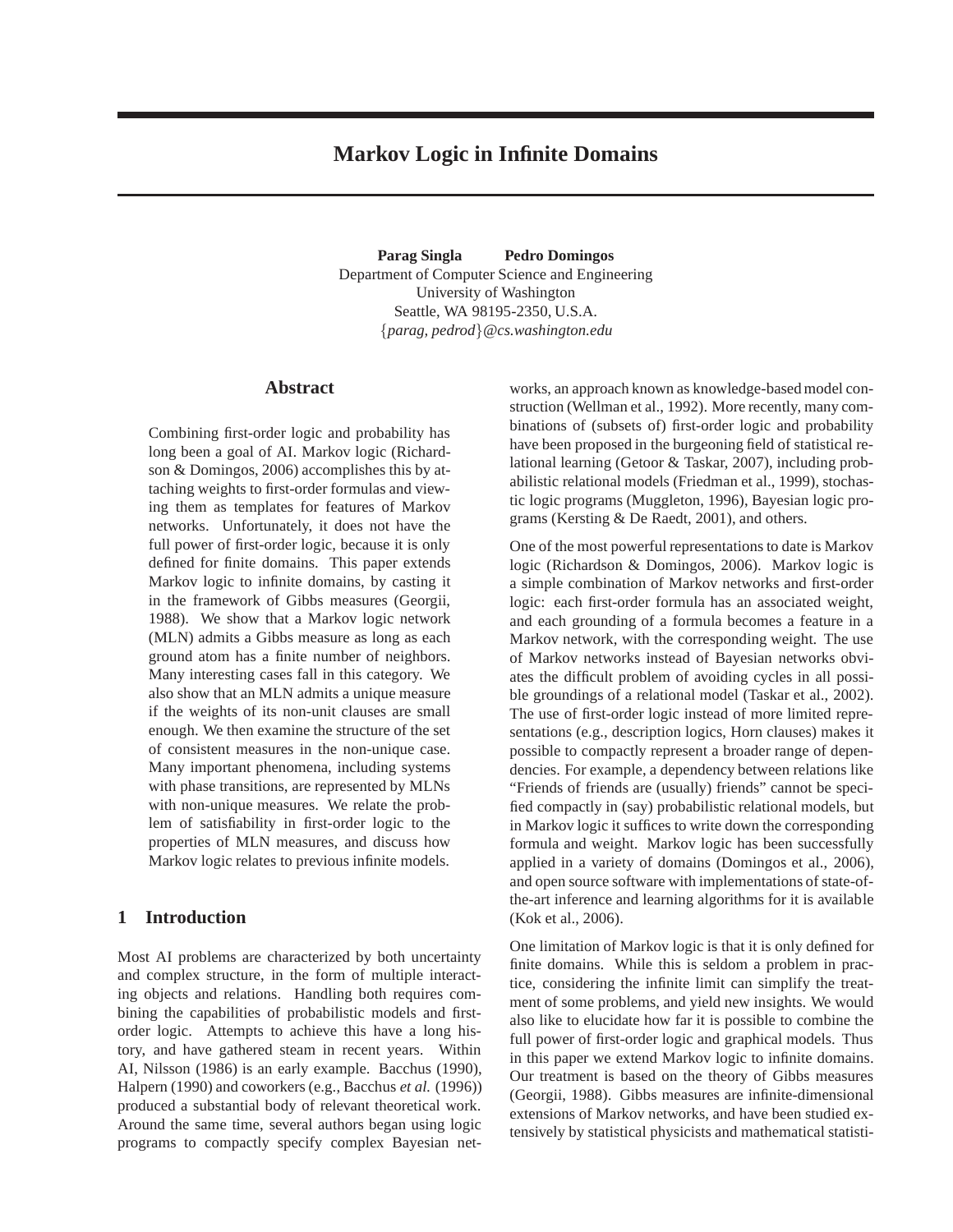cians, due to their importance in modeling systems with phase transitions. We begin with some necessary background on first-order logic and Gibbs measures. We then define MLNs over infinite domains, state sufficient conditions for the existence and uniqueness of a probability measure consistent with a given MLN, and examine the important case of MLNs with non-unique measures. Next, we establish a correspondence between the problem of satisfiability in logic and the existence of MLN measures with certain properties. We conclude with a discussion of the relationship between infinite MLNs and previous infinite relational models.

# **2 Background**

#### **2.1 First-Order Logic**

A *first-order knowledge base* is a set of sentences or formulas in first-order logic (Genesereth & Nilsson, 1987). Formulas are constructed using four types of symbols: constants, variables, functions, and predicates. Constant symbols represent objects in the domain of discourse (e.g., people: Anna, Bob, Chris, etc.). Variable symbols range over the objects in the domain (or a subset of it, in which case they are *typed*). Function symbols (e.g., MotherOf) represent mappings from tuples of objects to objects. Predicate symbols represent relations among objects (e.g., Friends) or attributes of objects (e.g., Smokes). A *term* is any expression representing an object. It can be a constant, a variable, or a function applied to a tuple of terms. For example, Anna, x, and GreatestCommonDivisor $(x, y)$  are terms. An *atomic formula* or *atom* is a predicate symbol applied to a tuple of terms (e.g., Friends(x, MotherOf(Anna))). A *ground term* is a term containing no variables. A *ground atom* or *ground predicate* is an atomic formula all of whose arguments are ground terms. Formulas are recursively constructed from atomic formulas using logical connectives and quantifiers. A *positive literal* is an atomic formula; a *negative literal* is a negated atomic formula. A *clause* is a disjunction of literals. Every first-order formula can be converted into an equivalent formula in *prenex conjunctive normal form*,  $Qx_1 \ldots Qx_nC(x_1,\ldots,x_n)$ , where each Q is a quantifier, the  $x_i$  are the quantified variables, and  $C(\ldots)$ is a conjunction of clauses.

The *Herbrand universe*  $U(C)$  of a set of clauses C is the set of all ground terms constructible from the function and constant symbols in C (or, if C contains no constants, some arbitrary constant, e.g., A). If C contains function symbols,  $U(C)$  is infinite. (For example, if C contains solely the function  $f$  and no constants,  $U(C)$  $= \{f(A), f(f(A)), f(f(f(A))), \ldots\}$ .) Some authors define the *Herbrand base*  $B(C)$  of C as the set of all ground atoms constructible from the predicate symbols in C and the terms in  $U(C)$ . Others define it as the set of all ground clauses constructible from the clauses in C and the terms

in  $U(C)$ . For convenience, in this paper we will define it as the union of the two, and talk about the *atoms in*  $B(C)$ and *clauses in* B(C) as needed.

An *interpretation* is a mapping between the constant, predicate and function symbols in the language and the objects, functions and relations in the domain. In a *Herbrand interpretation* there is a one-to-one mapping between ground terms and objects (i.e., every object is represented by some ground term, and no two ground terms correspond to the same object). A *model* or *possible world* specifies which relations hold true in the domain. Together with an interpretation, it assigns a truth value to every atomic formula, and thus to every formula in the knowledge base.

#### **2.2 Gibbs Measures**

Gibbs measures are infinite-dimensional generalizations of Gibbs distributions. A Gibbs distribution, also known as a log-linear model or exponential model, and equivalent under mild conditions to a Markov network or Markov random field, assigns to a state x the probability

$$
P(\mathbf{X} = \mathbf{x}) = \frac{1}{Z} \exp\left(\sum_{i} w_i f_i(\mathbf{x})\right) \tag{1}
$$

where  $w_i$  is any real number,  $f_i$  is an arbitrary function or *feature* of  $x$ , and  $Z$  is a normalization constant. In this paper we will be concerned exclusively with Boolean states and functions (i.e., states are binary vectors, corresponding to possible worlds, and functions are logical formulas). Markov logic can be viewed as the use of first-order logic to compactly specify families of these functions (Richardson & Domingos, 2006). Thus, a natural way to generalize it to infinite domains is to use the existing theory of Gibbs measures (Georgii, 1988). Although Gibbs measures were primarily developed to model regular lattices (e.g., ferromagnetic materials, gas/liquid phases, etc.), the theory is quite general, and applies equally well to the richer structures definable using Markov logic.

One problem with defining probability distributions over infinite domains is that the probability of most or all worlds will be zero. Measure theory allows us to overcome this problem by instead assigning probabilities to sets of worlds (Billingsley, 1995). Let  $\Omega$  denote the set of all possible worlds, and  $\mathcal E$  denote a set of subsets of  $\Omega$ .  $\mathcal E$  must be a  $\sigma$ algebra, i.e., it must be non-empty and closed under complements and countable unions. A function  $\mu : \mathcal{E} \to \mathbb{R}$  is said to be a *probability measure* over  $(\Omega, \mathcal{E})$  if  $\mu(E) \geq 0$ for every  $E \in \mathcal{E}$ ,  $\mu(\Omega) = 1$ , and  $\mu(\bigcup E_i) = \sum \mu(E_i)$ , where the union is taken over any countable collection of disjoint elements of  $\mathcal{E}$ .

A related difficulty is that in infinite domains the sum in Equation 1 may not exist. However, the distribution of any finite subset of the state variables conditioned on its complement is still well defined. We can thus define the infinite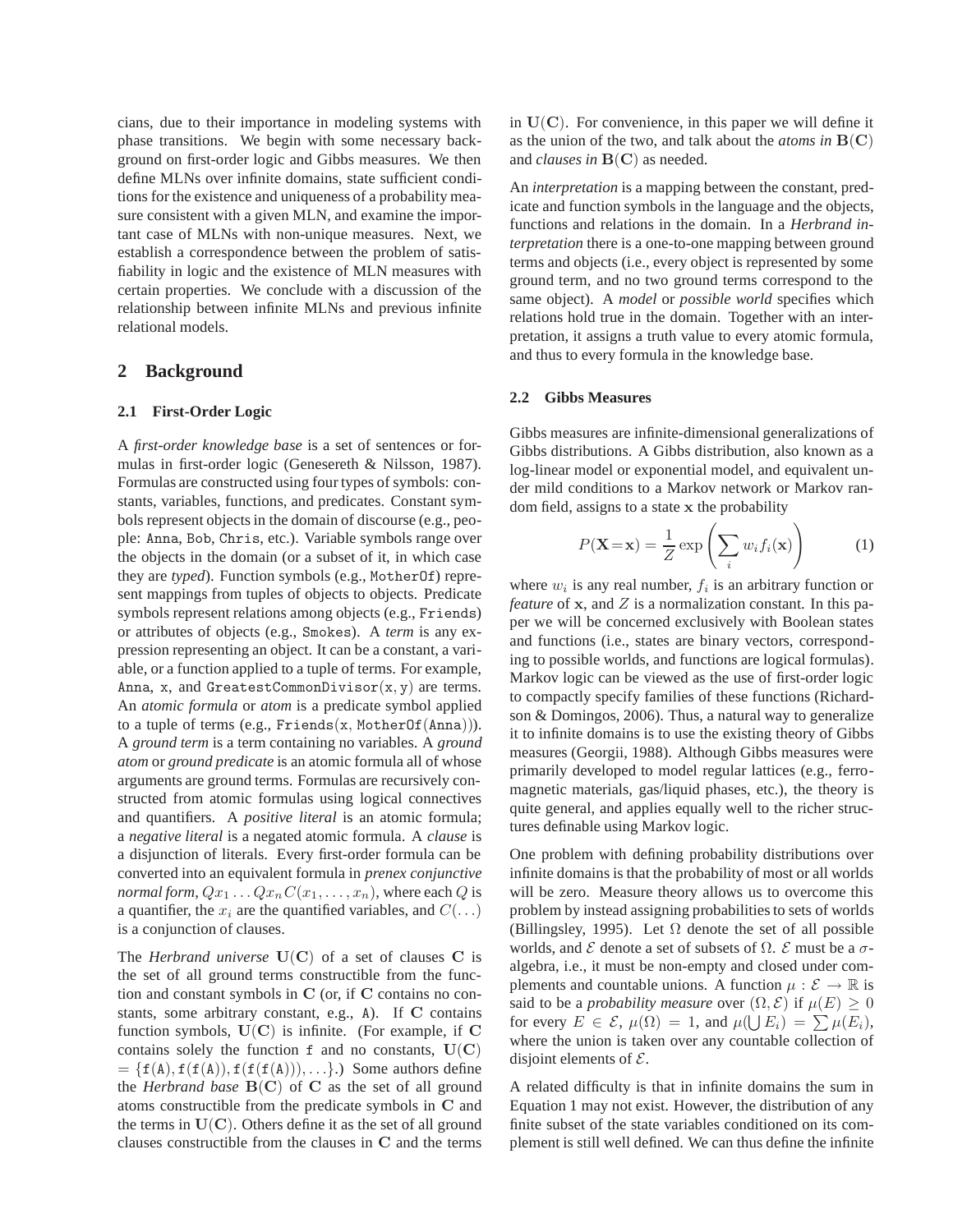distribution indirectly by means of an infinite collection of finite conditional distributions. This is the basic idea in Gibbs measures.

Let us introduce some notation which will be used throughout the paper. Consider a countable set of variables  $S =$  $\{X_1, X_2, \ldots\}$ , where each  $X_i$  takes values in  $\{0, 1\}$ . Let **X** be a finite set of variables in **S**, and  $S_X = S \setminus X$ . A possible world  $\omega \in \Omega$  is an assignment to all the variables in S. Let  $\omega_X$  denote the assignment to the variables in X under  $\omega$ , and  $\omega_{X_i}$  the assignment to  $X_i$ . Let X denote the set of all finite subsets of **S**. A *basic event*  $X = x$  is an assignment of values to a finite subset of variables  $X \in \mathcal{X}$ , and denotes the set of possible worlds  $\omega \in \Omega$  such that  $w_{\mathbf{X}} = \mathbf{x}$ . Let **E** be the set of all basic events, and let  $\mathcal{E}$  be the  $\sigma$ -algebra generated by E, i.e., the smallest  $\sigma$ -algebra containing E. An element E of  $\mathcal E$  is called an *event*, and  $\mathcal E$ is the *event space*. The following treatment is adapted from Georgii (1988).

**Definition 1.** *An* interaction potential *(or simply a* potential*)* is a family  $\Phi = (\Phi_{\mathbf{V}})_{\mathbf{V} \in \mathcal{X}}$  of functions  $\Phi_{\mathbf{V}} : \mathbf{V} \to \mathbb{R}$ *such that, for all*  $X \in \mathcal{X}$  *and*  $\omega \in \Omega$ *, the summation* 

$$
H_{\mathbf{X}}^{\Phi}(\omega) = \sum_{\mathbf{V} \in \mathcal{X}, \mathbf{V} \cap \mathbf{X} \neq \emptyset} \Phi_{\mathbf{V}}(\omega_{\mathbf{V}})
$$
(2)

is finite.  $H^{\Phi}_{\bf X}$  is called the Hamiltonian in  ${\bf X}$  for  $\Phi$ .

Intuitively, the Hamiltonian  $H_{\bf X}^{\Phi}$  includes a contribution from all the potentials  $\Phi_V$  which share at least one variable with the set **X**. Given an interaction potential  $\Phi$  and a subset of variables X, we define the conditional distribution  $\gamma_{\mathbf{X}}^{\Phi}(\mathbf{X}|\mathbf{S}_{\mathbf{X}})$  as<sup>1</sup>

$$
\gamma_{\mathbf{X}}^{\Phi}(\mathbf{X} = \mathbf{x} | \mathbf{S}_{\mathbf{X}} = \mathbf{y}) = \frac{\exp(H_{\mathbf{X}}^{\Phi}(\mathbf{x}, \mathbf{y}))}{\sum_{\mathbf{x} \in \text{Dom}(\mathbf{X})} \exp(H_{\mathbf{X}}^{\Phi}(\mathbf{x}, \mathbf{y}))}
$$
(3)

where the denominator is called the *partition function* in X for  $\Phi$  and denoted by  $Z_{\mathbf{X}}^{\Phi}$ , and  $\text{Dom}(\mathbf{X})$  is the domain of X. Equation 3 can be easily extended to arbitrary events  $E \in \mathcal{E}$  by defining  $\gamma_{\mathbf{X}}^{\Phi}(E|\mathbf{S}_{\mathbf{X}})$  to be non-zero only when  $E$  is consistent with the assignment in  $S_X$ . Details are skipped here to keep the discussion simple, and can be found in Georgii (1988). The family of conditional distributions  $\gamma^{\Phi} = (\gamma^{\Phi}_{\mathbf{X}})_{\mathbf{X} \in \mathcal{X}}$  as defined above is called a *Gibbsian specification*. 2

Given a measure  $\mu$  over  $(\Omega, \mathcal{E})$  and conditional probabilities  $\gamma_{\bf X}^{\Phi}(E|{\bf S}_{\bf X})$ , let the composition  $\mu\gamma_{\bf X}^{\Phi}$  be defined as

$$
\mu \gamma_{\mathbf{X}}^{\Phi}(E) = \int_{\text{Dom}(\mathbf{S}_{\mathbf{X}})} \gamma_{\mathbf{X}}^{\Phi}(E|\mathbf{S}_{\mathbf{X}}) \partial \mu \tag{4}
$$

 $\mu\gamma_{\bf X}^{\Phi}(E)$  is the probability of event E according to the conditional probabilities  $\gamma_{\bf X}^\Phi(E|{\bf S}_{\bf X})$  and the measure  $\mu$  on  ${\bf S}_{\bf X}.$ We are now ready to define Gibbs measure.

**Definition 2.** Let  $\gamma^{\Phi}$  be a Gibbsian specification. Let  $\mu$ *be a probability measure over the measurable space*  $(\Omega, \mathcal{E})$ *such that, for every*  $X \in \mathcal{X}$  *and*  $E \in \mathcal{E}$ ,  $\mu(E) = \mu \gamma_{X}^{\Phi}(E)$ . *Then the specification*  $\gamma^{\Phi}$  *is said to admit the Gibbs mea*sure  $\mu$ *. Further,*  $\mathcal{G}(\gamma^{\Phi})$  *denotes the set of all such measures.* 

In other words, a Gibbs measure is consistent with a Gibbsian specification if its event probabilities agree with those obtained from the specification. Given a Gibbsian specification, we can ask whether there exists a Gibbs measure consistent with it  $(|\mathcal{G}(\gamma^{\Phi})| > 0)$ , and whether it is unique  $(|\mathcal{G}(\gamma^{\Phi})| = 1)$ . In the non-unique case, we can ask what the structure of  $\mathcal{G}(\gamma^{\Phi})$  is, and what the measures in it represent. We can also ask whether Gibbs measures with specific properties exist. The theory of Gibbs measures addresses these questions. In this paper we apply it to the case of Gibbsian specifications defined by MLNs.

# **3 Infinite MLNs**

### **3.1 Definition**

A Markov logic network (MLN) is a set of weighted firstorder formulas. As we saw in the previous section, these can be converted to equivalent formulas in prenex CNF. We will assume throughout that all existentially quantified variables have finite domains, unless otherwise specified. While this is a significant restriction, it still includes essentially all previous probabilistic relational representations as special cases. Existentially quantified formulas can now be replaced by finite disjunctions. By distributing conjunctions over disjunctions, every prenex CNF can now be converted to a quantifier-free CNF, with all variables implicitly universally quantified.

The Herbrand universe  $U(L)$  of an MLN L is the set of all ground terms constructible from the constants and function symbols in the MLN. The Herbrand base  $B(L)$  of L is the set of all ground atoms and clauses constructible from the predicates in L, the clauses in the CNF form of L, and the terms in  $U(L)$ , replacing typed variables only by terms of the corresponding type. We assume Herbrand interpretations throughout. We are now ready to formally define MLNs.

**Definition 3.** *A* Markov logic network (MLN) L *is a (fi*nite) set of pairs  $(F_i, w_i)$ , where  $F_i$  is a formula in first*order logic and* w<sup>i</sup> *is a real number.* L *defines a count*able set of variables **S** and interaction potential  $\Phi^{\mathbf{L}}$  =  $(\Phi_{\mathbf{X}}^{\mathbf{L}})_{\mathbf{X}\in\mathcal{X}}$ ,  $\mathcal{X}$  being the set of all finite subsets of **S**, as *follows:*

*1.* S *contains a binary variable for each atom in* B(L)*.*

<sup>&</sup>lt;sup>1</sup>For physical reasons, this equation is usually written with a negative sign in the exponent, i.e.,  $\exp[-H_{\mathbf{X}}^{\Phi}(\omega)]$ . Since this is not relevant in Markov logic and does not affect any of the results, we omit it.

 $2^2$ Georgii (1988) defines Gibbsian specifications in terms of underlying independent specifications. For simplicity, we assume these to be equidistributions and omit them throughout this paper.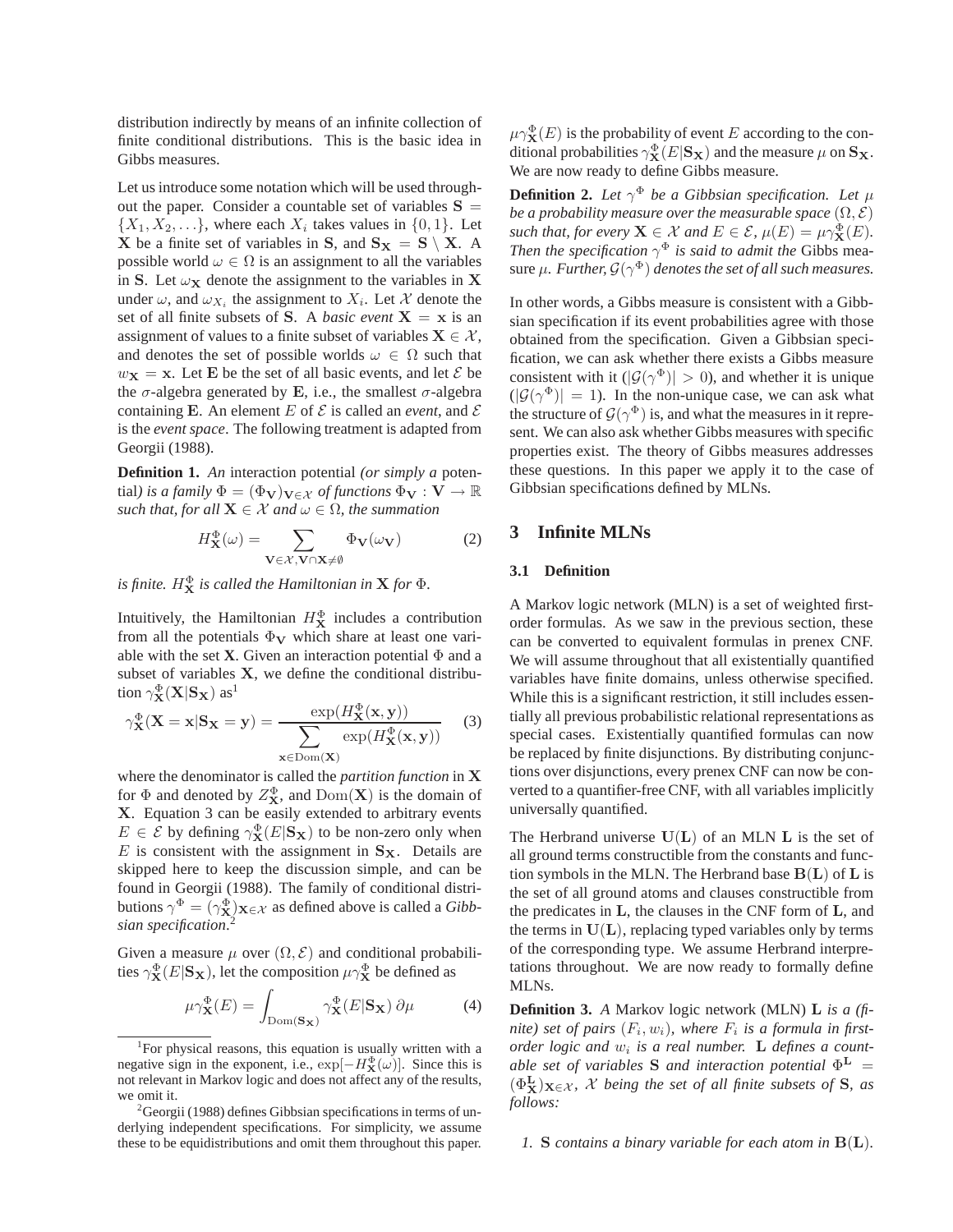*The value of this variable is 1 if the atom is true, and 0 otherwise.*

2.  $\Phi_{\mathbf{X}}^{\mathbf{L}}(\mathbf{x}) = \sum_j w_j f_j(\mathbf{x})$ , where the sum is over the *clauses*  $C_j$  *in*  $\mathbf{\dot{B}}(\mathbf{L})$  *whose arguments are exactly the elements of* X*. If* Fi(j) *is the formula in* L *from which*  $C_j$  *originated, and*  $F_{i(j)}$  *gave rise to n clauses in the CNF form of* **L***, then*  $w_j = w_i/n$ *.*  $f_j(\mathbf{x}) = 1$  *if*  $C_j$  *is true in world* **x***, and*  $f_j = 0$  *otherwise.* 

For  $\Phi^L$  to correspond to a well-defined Gibbsian specification, the corresponding Hamiltonians (Equation 2) need to be finite. This brings us to the following definition.

**Definition 4.** *Let* C *be a set of first-order clauses. Given a ground atom*  $X \in \mathbf{B}(\mathbf{C})$ *, let the neighbors*  $\mathbf{N}(X)$  *of*  $X$  *be the atoms that appear with it in some ground clause.* C *is said to be* locally finite *if each atom in the Herbrand base of* **C** has a finite number of neighbors, i.e.,  $\forall X \in \mathbf{B}(\mathbf{C})$ ,  $|N(X)| < \infty$ *. An MLN (or knowledge base) is said to be locally finite if the set of its clauses is locally finite.*

It is easy to see that local finiteness is sufficient to ensure a well-defined Gibbsian specification. Given such an MLN **L**, the distribution  $\gamma_{\mathbf{X}}^{\mathbf{L}}$  of a set of variables  $\mathbf{X} \in \mathcal{X}$  conditioned on its complement  $S_X$  is given by

$$
\gamma_{\mathbf{X}}^{\mathbf{L}}(\mathbf{X}=\mathbf{x}|\mathbf{S}_{\mathbf{X}}=\mathbf{y}) = \frac{\exp\left(\sum_{j} w_{j} f_{j}(\mathbf{x}, \mathbf{y})\right)}{\sum_{\mathbf{x}' \in \text{Dom}(\mathbf{X})} \exp\left(\sum_{j} w_{j} f_{j}(\mathbf{x}', \mathbf{y})\right)}
$$
\n(5)

where the sum is over the clauses in  $B(L)$  that contain at least one element of **X**, and  $f_i$ **(x, y)** = 1 if clause  $C_i$  is true under the assignment  $(x, y)$  and 0 otherwise. The corresponding Gibbsian specification is denoted by  $\gamma^L$ .

For an MLN to be locally finite, it suffices that it be σ*determinate*.

**Definition 5.** *A clause is* σ-determinate *if all the variables with infinite domains it contains appear in all literals.*<sup>3</sup> *A set of clauses is* σ*-determinate if each clause in the set is* σ*-determinate. An MLN is* σ*-determinate if the set of its clauses is* σ*-determinate.*

Notice that this definition does not require that all literals have the same infinite arguments; for example, the clause  $Q(x, y) \Rightarrow R(f(x), g(x, y))$  is  $\sigma$ -determinate. In essence,  $\sigma$ determinacy requires that the neighbors of an atom be defined by functions of its arguments. Because functions can be composed indefinitely, the network can be infinite; because first-order clauses have finite length,  $\sigma$ -determinacy ensures that neighborhoods are still finite.

If the MLN contains no function symbols, Definition 3 reduces to the one in Richardson and Domingos (2006), with C being the constants appearing in the MLN. This can be easily seen by substituting  $X = S$  in Equation 5. Notice it would be equally possible to define features for conjunctions of clauses, and this may be preferable for some applications.

### **3.2 Existence**

Let L be a locally finite MLN. The focus of this section is to show that its specification  $\gamma^L$  always admits some measure  $\mu$ . It is useful to first gain some intuition as to why this might not always be the case. Consider an MLN stating that each person is loved by exactly one person:  $\forall x \exists^{!}y \text{ Loves}(y, x)$ . Let  $\omega_k$  denote the event Loves $(\mathsf{P}_k, \mathtt{Anna}),$  i.e., Anna is loved by the  $k$ th person in the (countably infinite) domain. Then, in the limit of infinite weights, one would expect that  $\mu(\bigcup \omega_k) = \mu(\Omega) = 1$ . But in fact  $\mu(\bigcup \omega_k) = \sum \mu(\omega_k) = 0$ . The first equality holds because the  $\omega_k$ 's are disjoint, and the second one because each  $\omega_k$  has zero probability of occurring by itself. There is a contradiction, and there exists no measure consistent with the MLN above. $4$  The reason the MLN fails to have a measure is that the formulas are not local, in the sense that the truth value of an atom depends on the truth values of infinite others. Locality is in fact the key property for the existence of a consistent measure, and local finiteness ensures it.

**Definition 6.** *A function*  $f : \Omega \to \mathbb{R}$  *is* local *if it depends only on a finite subset*  $V \in \mathcal{X}$ . A Gibbsian specification  $\gamma = (\gamma_{\mathbf{X}})_{\mathbf{X} \in \mathcal{X}}$  *is local if each*  $\gamma_{\mathbf{X}}$  *is local.* 

**Lemma.** Let **L** be a locally finite MLN, and  $\gamma^{\mathbf{L}}$  the corre*sponding specification. Then* γ <sup>L</sup> *is local.*

*Proof.* Each Hamiltonian  $H_X^{\mathbf{L}}$  is local, since by local finiteness it depends only on a finite number of potentials  $\phi_{\mathbf{V}}^{\mathbf{L}}$ . It follows that each  $\gamma_{\mathbf{x}}^{\mathbf{L}}$  is local, and hence the corresponding specification  $\gamma^L$  is also local. П

We now state the theorem for the existence of a measure admitted by  $\gamma^{\mathbf{L}}$ .

**Theorem 1.** Let **L** be a locally finite MLN, and  $\gamma^{\mathbf{L}} =$  $(\gamma_{\mathbf{X}}^{\mathbf{L}})_{\mathbf{X}\in\mathcal{X}}$  *be the corresponding Gibbsian specification. Then there exists a measure*  $\mu$  *over*  $(\Omega, \mathcal{E})$  *admitted by*  $\gamma^{\mathbf{L}}$ *, i.e.*,  $|\mathcal{G}(\gamma^{\mathbf{L}})| \geq 1$ .

*Proof.* To show the existence of a measure  $\mu$ , we need to prove the following two conditions:

- 1. The net  $(\gamma_X^{\mathbf{L}}(\mathbf{X}|\mathbf{S_X}))_{\mathbf{X}\in\mathcal{X}}$  has a cluster point with respect to the weak topology on  $(\Omega, \mathcal{E})$ .
- 2. Each cluster point of  $(\gamma^L_X(X|S_X))_{X \in \mathcal{X}}$  belongs to  $\mathcal{G}(\gamma^{\mathbf{L}}).$

<sup>3</sup>This is related to the notion of a *determinate clause* in logic programming. In a determinate clause, the grounding of the variables in the head determines the grounding of all the variables in the body. In infinite MLNs, any literal in a clause can be inferred from the others, not just the head from the body, so we require that the (infinite-domain) variables in each literal determine the variables in the others.

<sup>&</sup>lt;sup>4</sup>See Example 4.16 in Georgii (1988) for a detailed proof.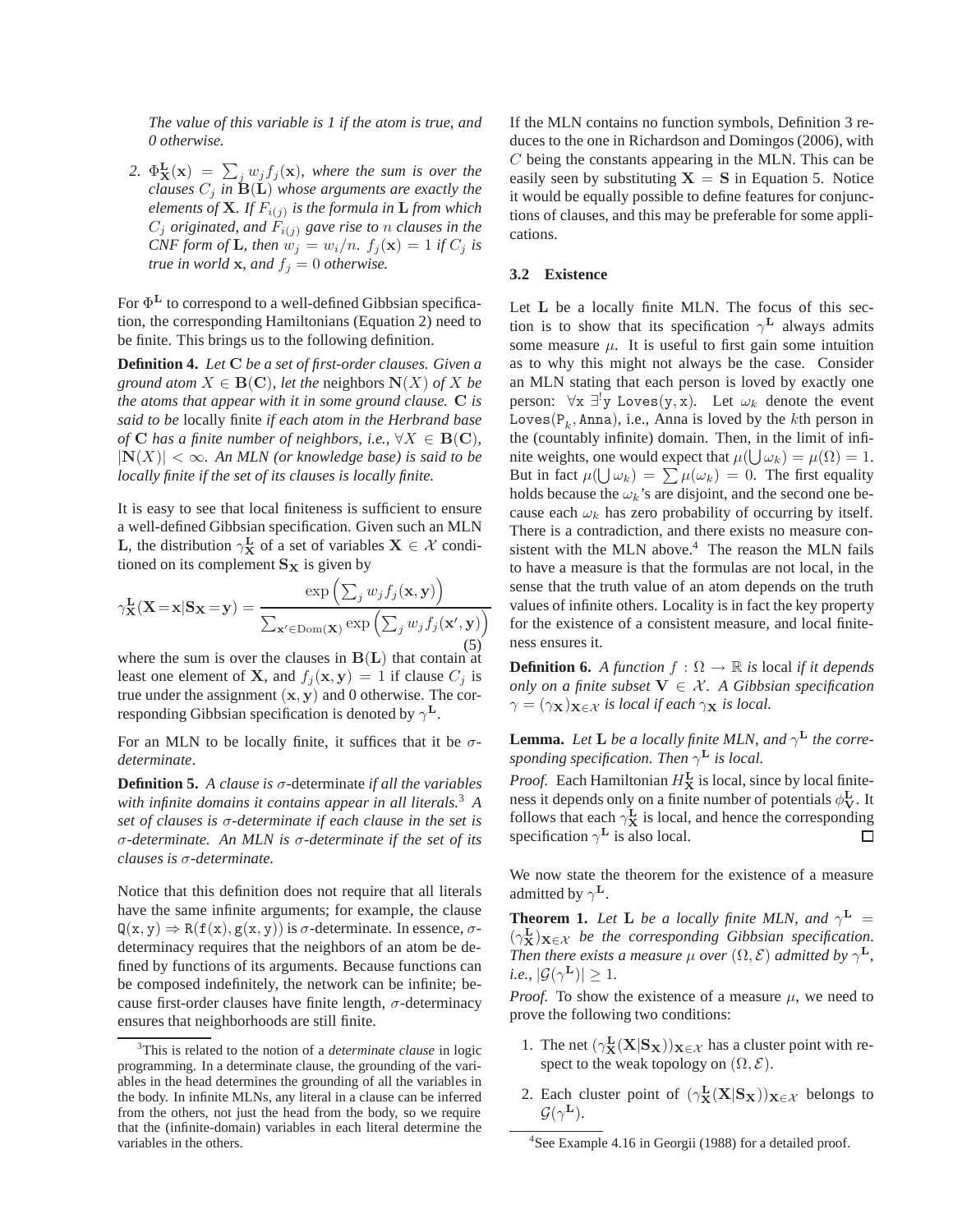It is a well known result that, if all the variables  $X_i$  have finite domains, then the net in Condition 1 has a cluster point (see Section 4.2 in Georgii (1988)). Thus, since all the variables in the MLN are binary, Condition 1 holds. Further, since  $\gamma^L$  is local, every cluster point  $\mu$  of the net  $(\gamma_{\mathbf{X}}^{\mathbf{L}}(\mathbf{X}|\mathbf{S}_{\mathbf{X}}))_{\mathbf{X}\in\mathcal{X}}$  belongs to  $\mathcal{G}(\gamma^{\mathbf{L}})$  (Comment 4.18 in Georgii (1988)). Therefore, Condition 2 is also satisfied. Hence there exists a measure  $\mu$  consistent with the specification  $\gamma^{\mathbf{L}}$ , as required.  $\Box$ 

#### **3.3 Uniqueness**

This section addresses the question of under what conditions an MLN admits a unique measure. Let us first gain some intuition as to why an MLN might admit more than one measure. The only condition an MLN L imposes on a measure is that it should be consistent with the local conditional distributions  $\gamma_{\mathbf{X}}^{\mathbf{L}}$ . But since these distributions are local, they do not determine the behavior of the measure at infinity. Consider, for example, a semi-infinite two-dimensional lattice, where neighboring sites are more likely to have the same truth value than not. This can be represented by formulas of the form  $\forall x, y \ Q(x, y) \Leftrightarrow$  $Q(s(x), y)$  and  $\forall x, y \ Q(x, y) \Leftrightarrow Q(x, s(y))$ , with a single constant 0 to define the origin  $(0, 0)$ , and with  $s()$  being the successor function. The higher the weight  $w$  of these formulas, the more likely neighbors are to have the same value. This MLN has two extreme states: one where  $\forall x S(x)$ , and one where  $\forall x \neg S(x)$ . Let us call these states  $\xi$  and  $\xi$ <sub>¬</sub>, and let  $\xi'$  be a local perturbation of  $\xi$  (i.e.,  $\xi'$  differs from  $\xi$  on only a finite number of sites). If we draw a contour around the sites where  $\xi'$  and  $\xi$  differ, then the log odds of  $\xi$  and  $\xi'$  increase with wd, where d is the length of the contour. Thus long contours are improbable, and there is a measure  $\mu \to \delta_{\xi}$  as  $w \to \infty$ . Since, by the same reasoning, there is a measure  $\mu_{\neg} \to \delta_{\xi_{\neg}}$  as  $w \to \infty$ , the MLN admits more than one measure.<sup>5</sup>

Let us now turn to the mathematical conditions for the existence of a unique measure for a given MLN L. Clearly, in the limit of all non-unit clause weights going to zero, L defines a unique distribution. Thus, by a continuity argument, one would expect the same to be true for small enough weights. This is indeed the case. To make it precise, let us first define the notion of the oscillation of a function. Given a function  $f : \mathbf{X} \to \mathbb{R}$ , let the oscillation of f,  $\delta(f)$ , be defined as

$$
\delta(f) = \max_{\mathbf{x}, \mathbf{x}' \in \text{Dom}(\mathbf{X})} |f(\mathbf{x}) - f(\mathbf{x}')|
$$
  
= 
$$
\max_{\mathbf{x}} |f(\mathbf{x})| - \min_{\mathbf{x}} |f(\mathbf{x})|
$$
(6)

The oscillation of a function is thus simply the difference between its extreme values. We can now state a sufficient condition for the existence of a unique measure.

**Theorem 2.** *Let* L *be a locally finite MLN with interaction potential* Φ <sup>L</sup> *and Gibbsian specification* γ <sup>L</sup> *such that*

$$
\sup_{X_i \in \mathbf{S}} \sum_{C_j \in \mathbf{C}(X_i)} (|C_j| - 1)|w_j| < 2 \tag{7}
$$

where  $\mathbf{C}(X_i)$  *is the set of ground clauses in which*  $X_i$  *appears,*  $|C_i|$  *is the number of ground atoms appearing in clause*  $C_j$ , and  $w_j$  *is its weight. Then*  $\gamma^{\mathbf{L}}$  *admits a unique Gibbs measure.*

*Proof.* Based on Theorem 8.7 and Proposition 8.8 in Georgii (1988), a sufficient condition for uniqueness is

$$
\sup_{X_i \in \mathbf{S}} \sum_{\mathbf{V} \ni X_i} (|\mathbf{V}| - 1) \delta(\Phi_{\mathbf{V}}^{\mathbf{L}}) < 2 \tag{8}
$$

Rewriting this condition in terms of the ground formulas in which a variable  $X_i$  appears (see Definition 3) yields the desired result. □

Note that, as alluded to before, the above condition does not depend on the weight of the unit clauses. This is because for a unit clause  $|C_j| - 1 = 0$ . If we define the interaction between two variables as the sum of the weights of all the ground clauses in which they appear together, then the above theorem states that the total sum of the interactions of any variable with its neighbors should be less than 2 for the measure to be unique.

Two other sufficient conditions are worth mentioning briefly. One is that, if the weights of the unit clauses are sufficiently large compared to the weights of the non-unit ones, the measure is unique. Intuitively, the unit terms "drown out" the interactions, rendering the variables approximately independent. The other condition is that, if the MLN is a one-dimensional lattice, it suffices that the total interaction between the variables to the left and right of any arc be finite. This corresponds to the ergodicity condition for a Markov chain.

### **3.4 Non-unique MLNs**

At first sight, it might appear that non-uniqueness is an undesirable property, and non-unique MLNs are not an interesting object of study. However, the non-unique case is in fact quite important, because many phenomena of interest are represented by MLNs with non-unique measures (for example, very large social networks with strong wordof-mouth effects). The question of what these measures represent, and how they relate to each other, then becomes important. This is the subject of this section.

The first observation is that the set of all Gibbs measures  $\mathcal{G}(\gamma^{\mathbf{L}})$  is convex. That is, if  $\mu, \mu' \in \mathcal{G}(\gamma^{\mathbf{L}})$  then  $\nu \in \mathcal{G}(\gamma^L)$ , where  $\nu = s\mu + (1 - s)\mu'$ ,  $s \in (0, 1)$ . This is easily verified

<sup>5</sup>Notice that this argument fails for a one-dimensional lattice (equivalent to a Markov chain), since in this case an arbitrarily large number of sites can be separated from the rest by a contour of length 2. Non-uniqueness (corresponding to a non-ergodic chain) can then only be obtained by making some weights infinite (corresponding to zero transition probabilities).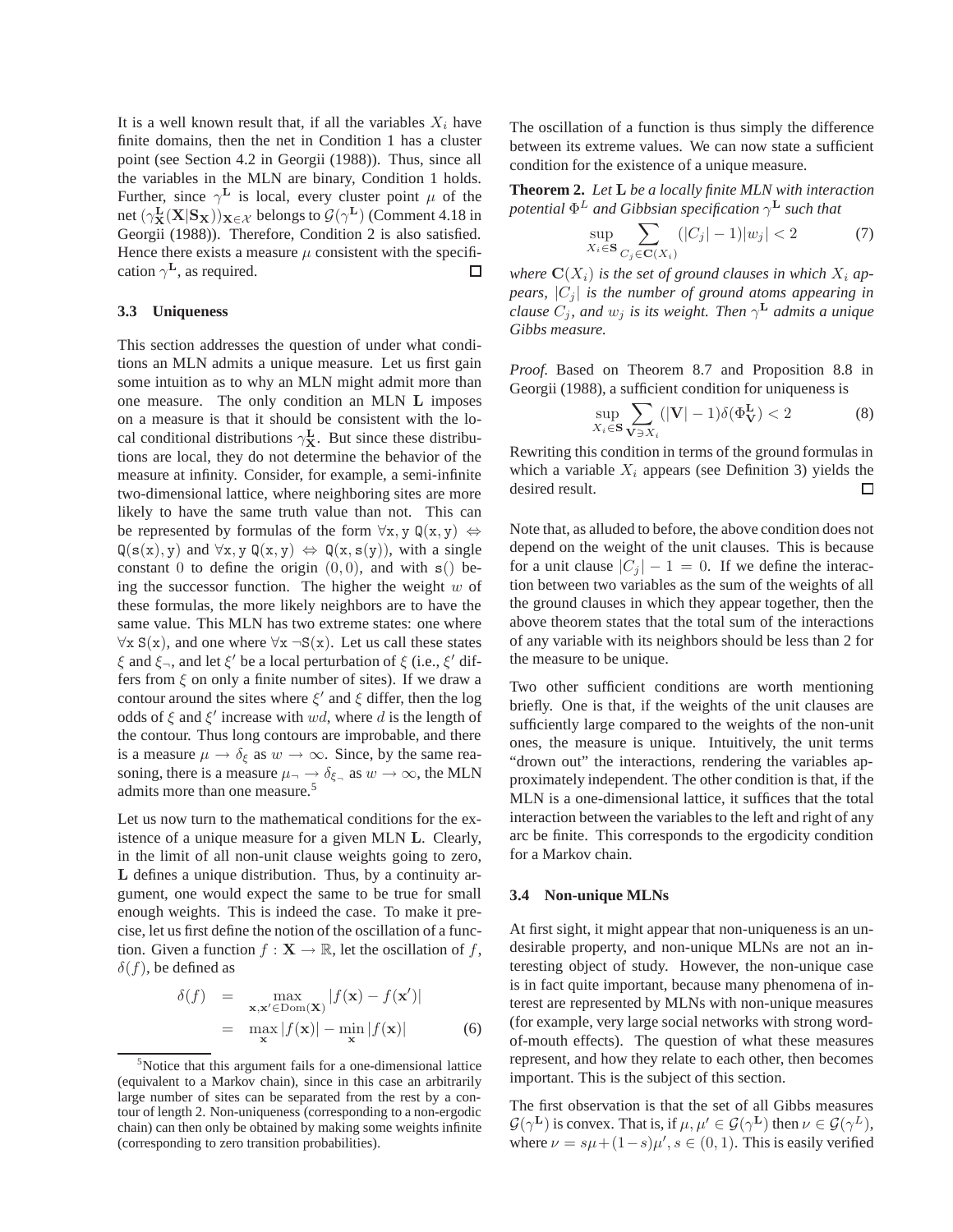by substituting  $\nu$  in Equation 4. Hence, the non-uniqueness of a Gibbs measure implies the existence of infinitely many consistent Gibbs measures. Further, many properties of the set  $\mathcal{G}(\gamma^{\mathbf{L}})$  depend on the set of extreme Gibbs measures  $\operatorname{ex} \mathcal{G}(\gamma^{\mathbf{L}})$ , where  $\mu \in \operatorname{ex} \mathcal{G}(\gamma^{\mathbf{L}})$  if  $\mu \in \mathcal{G}(\gamma^{\mathbf{L}})$  cannot be written as a linear combination of two distinct measures in  $\mathcal{G}(\gamma^{\mathbf{L}}).$ 

An important notion to understand the properties of extreme Gibbs measures is the notion of a tail event. Consider a subset S' of S. Let  $\sigma(S')$  denote the  $\sigma$ -algebra generated by the set of basic events involving only variables in S'. Then we define the tail  $\sigma$ -algebra  $\mathcal T$  as

$$
\mathcal{T} = \bigcap_{\mathbf{X} \in \mathcal{X}} \sigma(\mathbf{S}_{\mathbf{X}})
$$
\n(9)

Any event belonging to  $T$  is called a tail event.  $T$  is precisely the set of events which do not depend on the value of any finite set of variables, but rather only on the behavior at infinity. For example, in the infinite tosses of a coin, the event that ten consecutive heads come out infinitely many times is a tail event. Similarly, in the lattice example in the previous section, the event that a finite number of variables have the value 1 is a tail event. Events in  $T$  can be thought of as representing macroscopic properties of the system being modeled.

**Definition 7.** A measure  $\mu$  is trivial on a  $\sigma$ -algebra  $\mathcal{E}$  if  $\mu(E) = 0$  *or 1 for all*  $E \in \mathcal{E}$ *.* 

The following theorem (adapted from Theorem 7.8 in Georgii (1988)) describes the relationship between the extreme Gibbs measures and the tail  $\sigma$ -algebra.

**Theorem 3.** Let **L** be a locally finite MLN, and  $\gamma^{\mathbf{L}}$  denote *the corresponding Gibbsian specification. Then the following results hold:*

- *1.* A measure  $\mu \in \text{ex } \mathcal{G}(\gamma^{\mathbf{L}})$  *iff it is trivial on the tail* σ*-algebra* T *.*
- *2. Each measure* µ *is uniquely determined by its behavior on the tail*  $\sigma$ -algebra, *i.e., if*  $\mu_1 = \mu_2$  *on*  $\mathcal T$  *then*  $\mu_1 = \mu_2.$

It is easy to see that each extreme measure corresponds to some particular value for all the macroscopic properties of the network. In physical systems, extreme measures correspond to phases of the system (e.g., liquid vs. gas, or different directions of magnetization), and non-extreme measures correspond to probability distributions over phases. Uncertainty over phases arises when our knowledge of a system is not sufficient to determine its macroscopic state. Clearly, the study of non-unique MLNs beyond the highly regular ones statistical physicists have focused on promises to be quite interesting. In the next section we take a step in this direction by considering the problem of satisfiability in the context of MLN measures.

# **4 Satisfiability and Entailment**

Richardson and Domingos (2006) showed that, in finite domains, first-order logic can be viewed as the limiting case of Markov logic when all weights tend to infinity, in the following sense. If we convert a satisfiable knowledge base K into an MLN L<sub>K</sub> by assigning the same weight  $w \to \infty$ to all clauses, then  $L_K$  defines a uniform distribution over the worlds satisfying K. Further, K entails a formula  $\alpha$  iff  $L_K$  assigns probability 1 to the set of worlds satisfying  $\alpha$ (Proposition 4.3). In this section we extend this result to infinite domains.

Consider an MLN L such that each clause in its CNF form has the same weight w. In the limit  $w \to \infty$ , L does not correspond to a valid Gibbsian specification, since the Hamiltonians defined in Equation 2 are no longer finite. Revisiting Equation 5 in the limit of all equal infinite clause weights, the limiting conditional distribution is equidistribution over those configurations  $X$  which satisfy the maximum number of clauses given  $S_X = y$ . It turns out we can still talk about the existence of a measure consistent with these conditional distributions, because they constitute a valid specification (though not Gibbsian) under the same conditions as in the finite weight case. We omit the details and proofs for lack of space; they can be found in Singla and Domingos (2007). Existence of a measure follows as in the case of finite weights because of the locality of conditional distributions. We now define the notion of a *satisfying measure*, which is central to the results presented in this section.

**Definition 8.** *Let* L *be a locally finite MLN. Given a clause*  $C_i \in B(L)$ *, let*  $V_i$  *denote the set of Boolean variables appearing in*  $C_i$ . A measure  $\mu \in \mathcal{G}(\gamma^{\mathbf{L}})$  is said to be a satisfying measure *for* **L** *if, for every ground clause*  $C_i \in$  $B(L)$ ,  $\mu$  *assigns non-zero probability only to the satisfying* assignments of the variables in  $C_i$ , i.e.,  $\mu(\mathbf{V}_i = \mathbf{v}_i) > 0$ *implies that*  $V_i = v_i$  *is a satisfying assignment for*  $C_i$ *.*  $\mathcal{S}(\gamma^{\textbf{L}})$  denotes the set of all satisfying measures for **L**.

Informally, a satisfying measure assigns non-zero probability only to those worlds which are consistent with all the formulas in L. Intuitively, existence of a satisfying measure for L should be in some way related to the existence of a satisfying assignment for the corresponding knowledge base. Our next theorem formalizes this intuition.

**Theorem 4.** *Let* K *be a locally finite knowledge base, and let*  $L_{\infty}$  *be the MLN obtained by assigning weight*  $w \rightarrow$ ∞ *to all the clauses in* K*. Then there exists a satisfying measure for*  $L_{\infty}$  *iff* **K** *is satisfiable. Mathematically,* 

$$
|\mathcal{S}(\gamma^{\mathbf{L}_{\infty}})| > 0 \Leftrightarrow \mathit{Satisfiable}(\mathbf{K})
$$
 (10)

*Proof.* Let us first prove that existence of a satisfying measure implies satisfiability of  $K$ . This is equivalent to proving that unsatisfiability of  $K$  implies non-existence of a satisfying measure. Let  $K$  be unsatisfiable. Equivalently,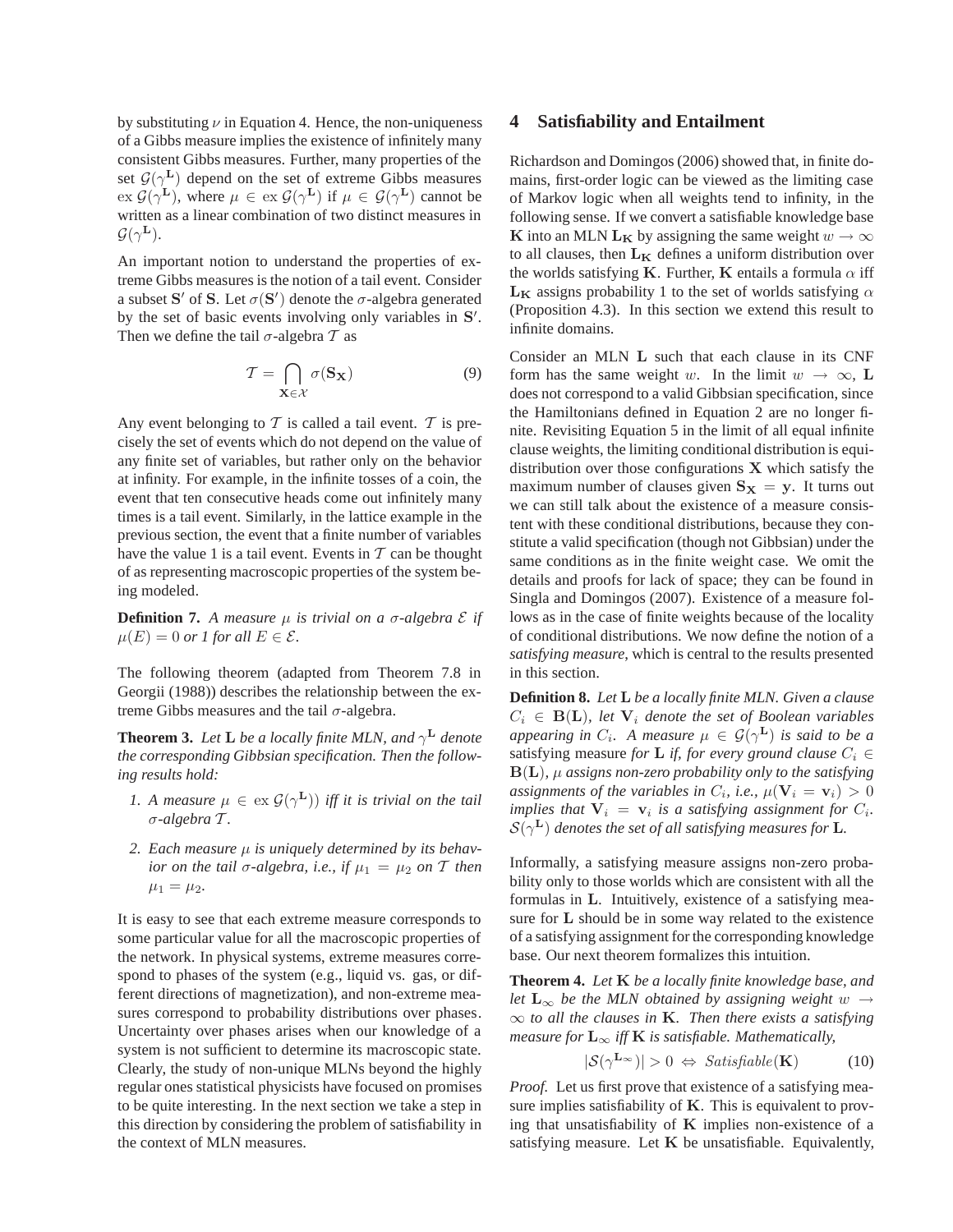$B(K)$ , the Herbrand base of K, is unsatisfiable. By Herbrand's theorem, there exists a finite set of ground clauses  $C \subseteq B(K)$  that is unsatisfiable. Let V denote the set of variables appearing in C. Then every assignment v to the variables in V violates some clause in C. Let  $\mu$  denote a measure for  $\mathbf{L}_{\infty}$ . Since  $\mu$  is a probability measure,  $\sum_{\mathbf{v} \in \text{Dom}(\mathbf{V})} \mu(\mathbf{V} = \mathbf{v}) = 1$ . Further, since V is finite, there exists some  $\mathbf{v} \in \text{Dom}(\mathbf{V})$  such that  $\mu(\mathbf{V} = \mathbf{v}) > 0$ . Let  $C_i \in \mathbf{C}$  be some clause violated by the assignment v (every assignment violates some clause). Let  $V_i$  denote the set of variables in  $C_i$  and  $v_i$  be the restriction of assignment **v** to the variables in  $V_i$ . Then  $v_i$  is an unsatisfying assignment for  $C_i$ . Further,  $\mu(\mathbf{V}_i = \mathbf{v}_i) \ge \mu(\mathbf{V} = \mathbf{v}) > 0$ . Hence  $\mu$  cannot be a satisfying measure for  $\mathbf{L}_{\infty}$ . Since the above argument holds for any  $\mu \in \mathcal{G}(\gamma^{\mathbf{L}_{\infty}})$ , there does not exist a satisfying measure for  $L_{\infty}$  when K is unsatisfiable.

Next, we need to prove that satisfiability of  $K$  implies existence of a satisfying measure. We will only give a proof sketch here; the full proof can be found in Singla and Domingos (2007). Let  $K$  be satisfiable. Now, consider a finite subset X of the variables defined by  $L_{\infty}$ . Given X, let  $\Delta_X$  denote the set of those probability distributions over X which assign non-zero probability only to the configurations which are partial satisfying assignments of K. We will call  $\Delta_X$  the set of satisfying distributions over X.  $\Delta$ <sub>X</sub> is a compact set. Let Y denote the set of neighbors of the variables in X. We define  $F_X : \Delta_Y \to \Delta_X$  to be the function which maps a satisfying distribution over  $Y$  to a satisfying distribution over  $X$  given the conditional distribution  $\gamma_{\mathbf{X}}^{\mathbf{L}_{\infty}}(\mathbf{X}|\mathbf{S}_{\mathbf{X}})$ . The mapping results in a satisfying distribution over  $X$  because, in the limit of all equal infinite weights, the conditional distribution over  $X$  is nonzero only for the satisfying assignments of X. Since  $\Delta_Y$ is compact, its image under the continuous function  $F<sub>X</sub>$  is also compact.

Given  $X_i \subset X_j$  and their neighbors,  $Y_i$  and  $Y_j$  respectively, we show that if  $\pi_{\mathbf{X}_j} \in \Delta_{\mathbf{X}_j}$  is in the image of  $\Delta_{\mathbf{Y}_j}$ under  $F_{\mathbf{X}_j}$ , then  $\pi_{\mathbf{X}_i} = \sum_{\mathbf{X}_j - \mathbf{X}_i} \pi_{\mathbf{X}_j}$  is in the image of  $\Delta_{X_i}$  under  $F_{\mathbf{X}_i}$ . This process can then be repeated for ever-increasing sets  $X_k \supset X_i$ . This defines a sequence  $(T_i^j)_{j=i}^{j=\infty}$  of non-empty subsets of satisfying distributions over  $X_i$ . Further, it is easy to show that  $\forall k \mathbf{T}_i^{k+1} \subseteq \mathbf{T}_i^k$ . Since each  $\mathbf{T}_i^k$  is compact and non-empty, from the theory of compact sets we obtain that the countably infinite intersection  $\mathbf{T}_i = \bigcap_{j=i}^{j=\infty} \mathbf{T}_i^j$  is also non-empty.

Let  $(X_1, X_2, \ldots, X_k, \ldots)$  be some ordering of the variables defined by  $\mathbf{L}_{\infty}$ , and let  $\mathbf{X}_k = \{X_1, X_2, \dots X_k\}.$ We now define a satisfying measure  $\mu$  as follows. We define  $\mu(\mathbf{X}_1)$  to be some element of  $\mathbf{T}_1$ . Given  $\mu(\mathbf{X}_k)$ , we define  $\mu(\mathbf{X}_{k+1})$  to be that element of  $\mathbf{T}_{k+1}$  whose marginal is  $\mu(\mathbf{X}_k)$  (such an element always exists, by construction). For an arbitrary set of variables  $X$ , let  $k$ be the smallest index such that  $X \subseteq X_k$ , and define  $\mu(\mathbf{X}) = \sum_{\mathbf{X}_{\mathbf{k}} \backslash \mathbf{X}} \mu(\mathbf{X}_{\mathbf{k}})$ . We show that  $\mu$  defined in such

a way satisfies the properties of a probability measure (see Section 2.2). Finally,  $\mu$  is a satisfying measure because  $\forall k \mu(\mathbf{X_k}) \in \mathbf{T}_k$  and each  $\mathbf{T}_k$  is a set of satisfying distributions over  $X_k$ . □

**Corollary.** *Let* K *be a locally finite knowledge base. Let*  $\alpha$  be a first-order formula, and  $\mathbf{L}^{\alpha}_{\infty}$  be the MLN obtained *by assigning weight*  $w \to \infty$  *to all clauses in*  $\mathbf{K} \cup \{\neg \alpha\}$ *.* Then  $\bf{K}$  entails  $\alpha$  iff  $\bf{L}^\alpha_\infty$  has no satisfying measure. Math*ematically,*

$$
\mathbf{K} \models \alpha \Leftrightarrow |\mathcal{S}(\gamma^{\mathbf{L}_{\infty}^{\alpha}})| = 0 \tag{11}
$$

Thus, for locally finite knowledge bases with Herbrand interpretations, first-order logic can be viewed as the limiting case of Markov logic when all weights tend to infinity. Whether these conditions can be relaxed is a question for future work.

# **5 Related Work**

A number of relational representations capable of handling infinite domains have been proposed in recent years. Generally, they rely on strong restrictions to make this possible. To our knowledge, Markov logic is the most flexible language for modeling infinite relational domains to date. In this section we briefly review the main approaches.

Stochastic logic programs (Muggleton, 1996) are generalizations of probabilistic context-free grammars. PCFGs allow for infinite derivations but as a result do not always represent valid distributions (Booth & Thompson, 1973). In SLPs these issues are avoided by explicitly assigning zero probability to infinite derivations. Similar remarks apply to related languages like independent choice logic (Poole, 1997) and PRISM (Sato & Kameya, 1997).

Many approaches combine logic programming and Bayesian networks. The most advanced one is arguably Bayesian logic programs (Kersting & De Raedt, 2001). Kersting and De Raedt show that, if all nodes have a finite number of ancestors, a BLP represents a unique distribution. This is a stronger restriction than finite neighborhoods. Richardson and Domingos (2006) showed how BLPs can be converted into Markov logic without loss of representational efficiency.

Jaeger (1998) shows that probabilistic queries are decidable for a very restricted language where a ground atom cannot depend on other groundings of the same predicate. Jaeger shows that if this restriction is removed queries become undecidable.

Recursive probability models are a combination of Bayesian networks and description logics (Pfeffer & Koller, 2000). Like Markov logic, RPMs require finite neighborhoods, and in fact existence for RPMs can be proved succinctly by converting them to Markov logic and applying Theorem 1. Pfeffer and Koller show that RPMs